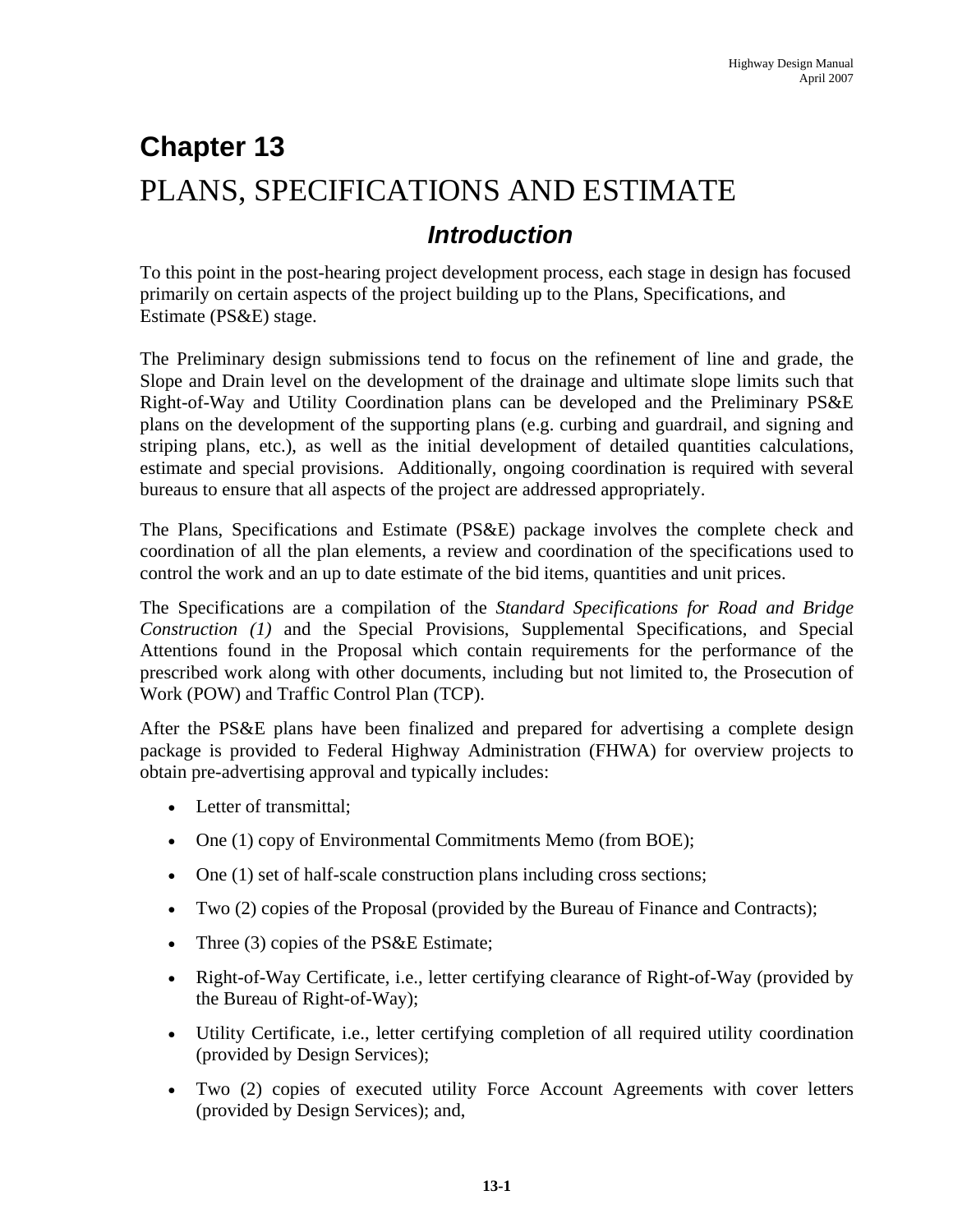- Disadvantaged Business Enterprise (DBE) goals (provided by the Labor Compliance Section of the Bureau of Human Resources).
- **NOTE**: A PS&E Check List summarizing these elements for Federal overview and exempt projects is included later in this chapter as Appendix 13-5 in the Estimate Guidelines and is also available on the Project Programming homepage.

#### *Plans*

At the PS&E stage, the plans, cross sections, summary of quantities, estimate, and Proposal contents must be thoroughly crosschecked to avoid errors and omissions. As part of this process, construction notes on the plans are checked to see if they agree with those repeated on the sections and any summaries, (e.g., drainage and stone fill for inlet and outlet protection, described on the plans are cross checked with the sections and summaries). This check is known as the "3-way check" and is done just prior to sending the construction plans to the Print Shop. Another check is also completed following the 3-way check to verify whether all the bid items and quantities on the summaries agree with the estimate. In this check, all the item numbers are added up, then all the quantities are added up and both totals are compared between summaries and estimate. This check is known as the "Apples and Oranges Check".

Environmental commitments, Right-of-Way agreements, actions resulting from utility relocation, commitments with coordinating agencies and specific project or program requirements must be complied with or the reason for noncompliance must be noted in the Project Book or Correspondence file.

Prior to the final submission of Wetland, Right-of-Way and Construction Plans the plan checklists (see Volume 2) should be reviewed to ensure appropriate detail is included. All items in the checklists may not be needed for a particular project. If an item is excluded it should be noted why to avoid future questions.

### *Specifications*

The specifications describe the performance of the prescribed work. Each specification includes a description of what the item involves, the materials, construction requirements, method of measurement, basis of payment and pay items and units.

Specifications include the most current published *Standard Specifications for Road and Bridge Construction (1)*, Supplemental Specifications (considered standard but not yet bound into the current volume), and Special Provisions for items unique to the project.

Item terminology must be uniform, clear in description, and must agree between the estimate, plans, and specifications. The master item lists (English & Metric) can be found on the NHDOT website and in the Estimate Database.

Although the specifications describe the performance of the work, materials used and construction methods, the designer should adopt standard practices governing the use of the items in developing the plans. Matters of when to use certain items, how to calculate quantities, and what combinations of items to use to account for the work are discussed in Chapter 8.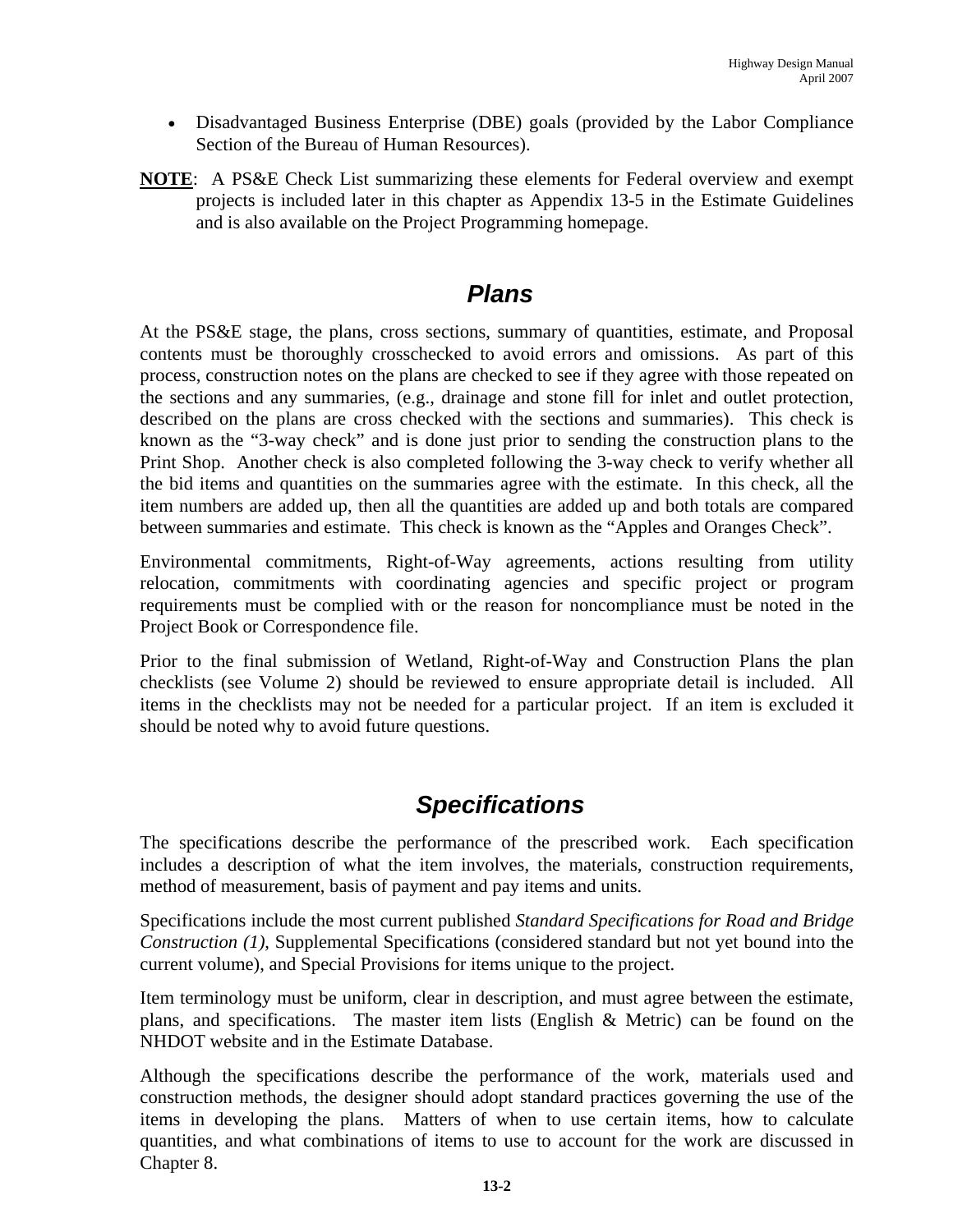### *Estimate*

Estimates are processed at certain times (or at least once a year) throughout the design of the project to identify project costs, i.e., Preliminary Engineering, Right-of-Way, and Construction, and to update these costs for programming purposes. On Federal Aid projects, it is important to have an estimate processed authorizing Preliminary Engineering prior to charging time to the project to be sure FHWA has authorized the funding. As the design is developed and itemized quantities are identified, the estimated construction cost becomes more reliable; however, due to fiscal constraints, it is important that all project costs reflect updated information in whatever stage the project is at. Every estimate should consider the balance of Authorized PE and ROW and be adjusted after discussions with the Project Manager.

#### *Format*

The "Estimate Guidelines" are provided in Appendix 13-1. The different types of estimates are described below:

- PRELIMINARY ESTIMATE An informal estimate (not distributed), prepared by whomever is performing the preliminary design of the project, which is used to "program" the future construction cost and estimate costs for Preliminary Engineering (PE) and Right-of-Way (ROW) and possibly to identify reimbursable utility costs. The basis of the estimate includes approximate quantities for the major work (big ticket) items such as earthwork, pavement structure (which includes aggregate base course materials), bridges and other structures, and traffic signals. Other work such as drainage, traffic control, mobilization and miscellaneous items are estimated as a percentage of itemized construction costs based on projects of similar scope.
- PROJECT AGREEMENT ESTIMATE (PAE) for PE/ROW The first formal (distributed) estimate used to authorize funding for Preliminary Engineering and Rightof-Way incidentals (appraisals, negotiations, etc.). Funding for Right-of-Way acquisition is usually programmed at this time based on an estimate provided by the Bureau of Right-of-Way. (Authorization for ROW acquisition costs is requested only when the ROW purchase plans are forwarded to the Bureau of Right-of-Way to initiate the acquisition process.) Any changes to the PAE for PE/ROW is called a "Modified Project Agreement Estimate for PE/ROW", depending if changes are made to PE or ROW or both.
- 50% ESTIMATE This estimate is sometimes done to update the Preliminary Estimate and if more accurate information is available. If the scope of work changes significantly, a new estimate should be done that indicates revised construction costs along with changes to PE and ROW. Significant changes would include anything that required a revision to the Statewide Transportation Improvement Program (STIP). The title of the estimate will depend on what stage the project is in and whether changes to PE and/or ROW are required. The decision to prepare this estimate is made by the Project Manager in conjunction with the Section Chief.
- PRELIMINARY PS&E ESTIMATE This is the first estimate that includes nearly final quantities for the majority of contract items and is prepared at about the 80% design stage. It usually includes 5-10% contingencies to account for missing or incomplete item quantities.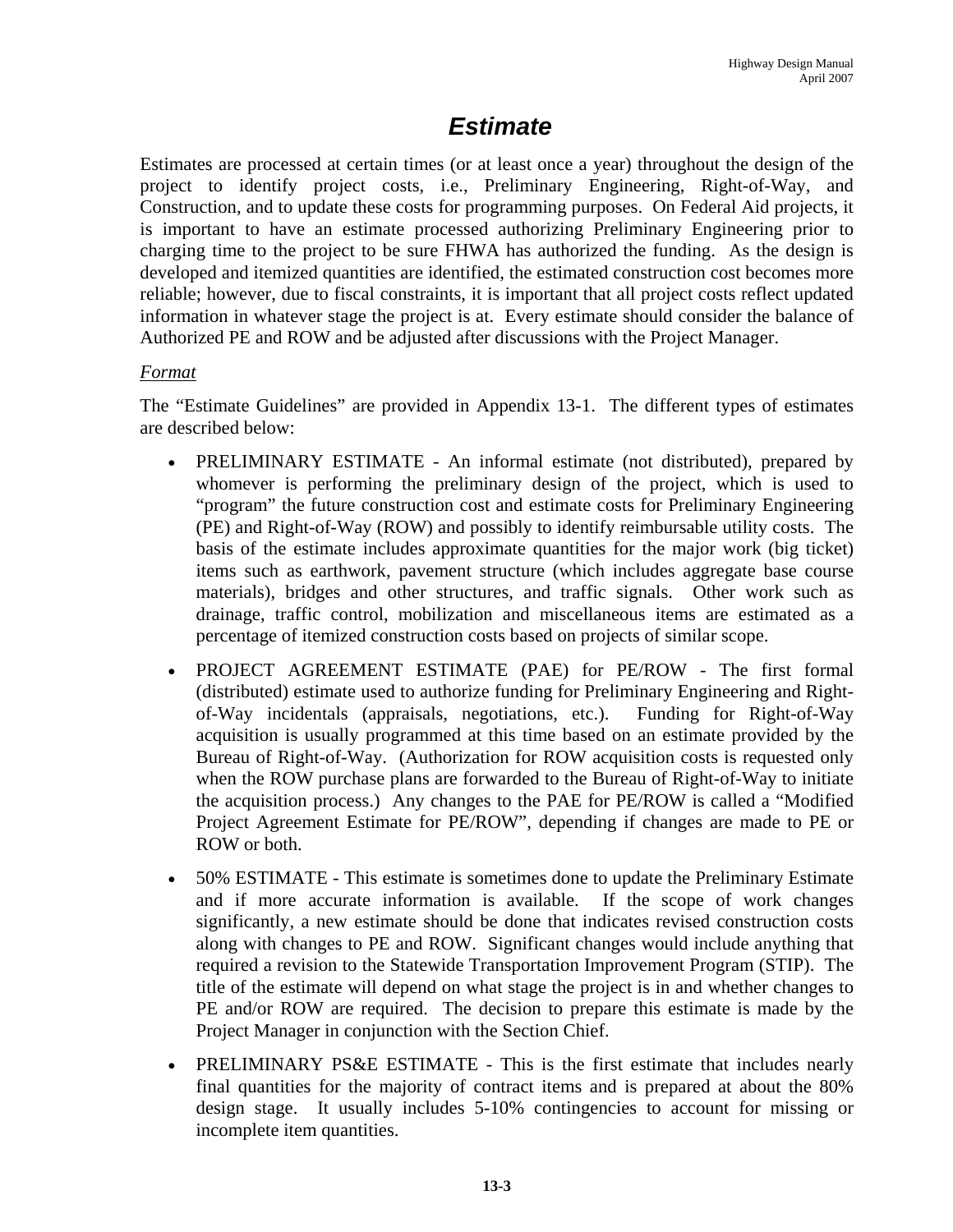- PS&E ESTIMATE This estimate Authorizes the project funding and is the last estimate prepared before advertising the project for bids and includes final quantities for all contract items, force account work, construction engineering, and any other project costs. When Finance and Contracts develops the Bid Schedule for the contract, the contact person will be required to check the item schedule vs. the PS&E body. Revisions to the PS&E estimate required prior to the bid opening is considered a "REVISED PS&E ESTIMATE." This revised estimate may or may not be sent to FHWA depending on its significance. The Section Chief, Project Manager and/or Project Programming will decide if this estimate is routed to FHWA.
- PROJECT AGREEMENT ESTIMATE (Based on Bid Prices) This estimate reflects the actual bid prices of the apparent "A-Bidder". It follows the same format as the PS&E estimate and is prepared by the designer, normally within one week of receipt of the bids. All force account work should be Authorized by this time (if Force Account Agreements are or nearly executed). Funds for PE and ROW should also be updated at this time, as necessary. Any subsequent changes to this estimate after submission to FHWA is considered a "REVISED PROJECT AGREEMENT ESTIMATE (Based on Bid Prices)."

When a project is constructed by more than one contract, Preliminary PS&E, PS&E, and Project Agreement Estimates are prepared for each of the construction contracts. The status of all construction contracts (Contract A, Contract B... etc.) considered part of the project should be included with each estimate, either as previously Authorized construction funds or as Programmed funds for future contracts. In order to minimize the confusion of multiple construction contracts in a single estimate, it is common to set up separate accounting for the construction contracts by establishing new projects, usually identified by the same project number, with an alphabetical suffix. That way, each project will have its own estimate.

Federal-Aid participation will change as new laws and programs are instituted. The program under which the project qualifies should be checked for non-participating features and for the percentage of pro-rata support called for in the program. Consult the Section Chief or Project Programmer for assistance.

#### *Unit Prices*

Estimates prepared prior to bid opening are based on the latest available list of contract item quantities and unit prices (the "body" of the estimate). The unit prices are generally based on the "Weighted Average Unit Prices" database.

The Weighted Average Unit Prices reflect actual bid prices for the majority of items used from previous projects and are categorized into different "Groups" as identified in the Estimate Guidelines. These unit prices are kept in a database,  $(G:\Delta s)$ Batabase $\Bbb B$ ur34 $\Bbb E$ stwork32.mdb & available on internet) and can be sorted in many ways to best reflect the use of the item being researched.

The "Weighted Average Unit Prices" database should only be used as a guide for determining unit prices for a project. It is the responsibility of the designer to use judgment to estimate the unit price for items. Actual bid prices for recent projects of similar size and scope are available within the same database and provide a more realistic view of the item cost. The "economic climate" may also be a factor influencing competition among bidders. Regional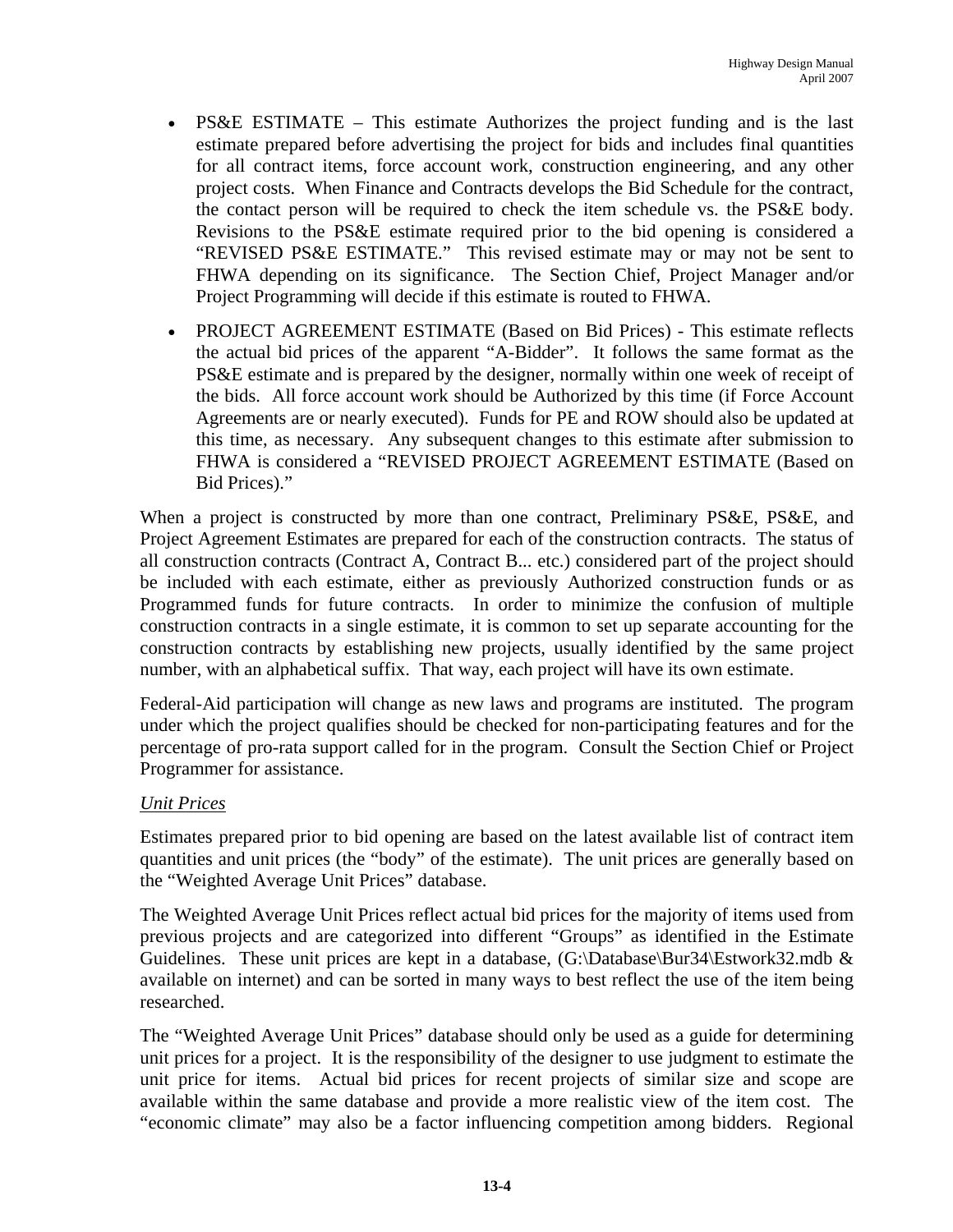projects are especially important to consider when material availability, contractor mobilization, and traffic control issues may be factors affecting the bids.

# *(Bid) Proposal*

The Proposal is the assembled set of contract provisions including all contract information shown on the plans, or in the bound contract documents. The Specifications Engineer will normally prepare the proposal. The designer will be responsible for such elements of the proposal as the Supplemental Project Information Sheet, Prosecution of Work, Traffic Control Plan, ESAL, NPDES information sheet, and Section 105.12 – Work Zone Limits and will be involved in preparation of the remaining documents as needed (See Appendix 13-6 - Information to Specifications Engineer for Proposal):

- Prosecution of Work (POW)-- A document included in the Contract that gives the Contract Administrator & Contractor specific requirements and information unique to the project, allowing for the satisfactory performance of the work. It also includes the final and any intermediate completion dates. The POW is prepared by the Designer with assistance from others involved Sections or Bureaus (e.g. Design Services, ROW, Environment, Construction, etc.). There are several headings included in the POW (See Appendix 13-7), which describe various aspects of the proposed work. Some of the information contained in the POW is standard wording and applies to all projects, see specification section for standard wording to be sure the latest updates are being used. Information included in the POW should never duplicate that which is in the *Standard Specifications for Road and Bridge Construction (1)* or in a Special Provision. If appropriate, the Designer can make a statement in the POW regarding an issue then refer to a certain Specification or Special Provision for additional information.
- Traffic Control Plan (TCP) -- A document included in the Contract that gives the Contract Administrator & Contractor specific requirements and procedures for controlling traffic during the course of construction. It also allows the Contractor to submit, for approval, changes to the TCP. Some of the information contained in the TCP is standard wording and applies to all projects, see specification section for standard wording to be sure the latest updates are being used. (See Appendix 13-8)
- Special Attentions -- Notices calling bidders attention to issues applicable to an individual project such as historic or archeological impacts, materials handling, erosion, or environmental control not covered by a specific item.
- Special Provisions -- Additions and revisions to the Standard and Supplemental Specifications applicable to an individual project.
- Supplemental Project Information Sheet (See Appendix 13-9) Describes the project and why it's needed, who or what process initiated it and traffic implications while under construction. This information is used for presentation of the contract to the Governor and Council and other Legislative members. This document shall only have English units shown, even if the project has metric units.
- Special Provision regarding the construction zone (See Appendix 13-10) -- Describes the limits of the Construction Work Zone(s).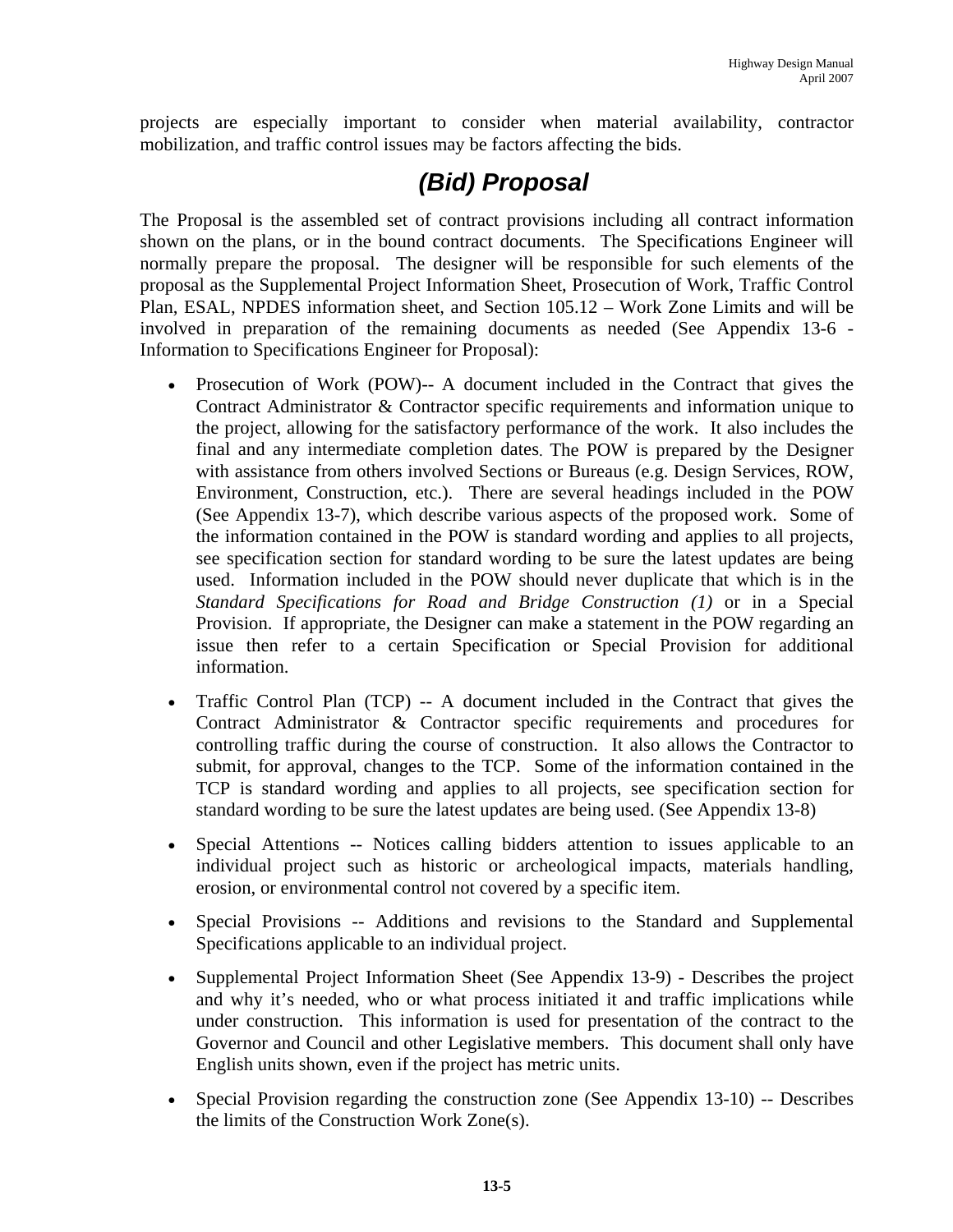Some of the documents in a Proposal for which the designer is responsible to request from others are:

• Permits -- NH Wetlands Bureau, US Army Corps of Engineers, Environmental Protection Agency, and other agencies as appropriate.

Some of the other documents in a Proposal for which the designer is not usually held responsible are:

- Invitation for Bids -- The advertisement describing the project in general terms;
- Information Report -- Contains bid opening date, DBE goals (if applicable), percent Federal Aid and list of contract items;
- New Hampshire Employment Security Office Address -- Source of unskilled labor, minority recruitment, and contractors' instructions;
- Wage Rates -- Minimum wages to be paid to various classes of workers, on Federal-Aid contracts;
- Supplemental Specifications -- Approved additions and revisions to the most current bound copy of the New Hampshire *Standard Specifications for Road and Bridge Construction (1)*;
- Minority Instructions -- Provisions for employing minority firms and subcontractors;
- On the Job Trainee Provisions -- Instructions regarding the Federal On the Job Training Program and the number of trainees for the project;
- Required Federal Contract Provisions -- Instructions about employment, materials record, subcontracting, safety, penalties for false statements, contract termination, environmental requirements, affirmative action plans, and other subjects; and,
- Contractual Provisions -- Include Contractors' affidavit, experience certification, blank bid schedule, minority commitment, and signature papers.

The Proposal does *not* contain the executed contract. When returned as a Bid, it is a bonded commitment that the Contractor will perform the work if awarded the contract. Before a Contract is signed, the Governor and Council must accept and approve the Bid. On Federally funded projects, FHWA must also approve the Bid and a Project Agreement must be executed between the State and FHWA.

# *Revisions During Advertisement*

Questions from bidders regarding the bid documents (Proposal and plans) of a project are referred to the Lead Person for the project (usually the Project Manager or Bureau Administrator). If a response is required to clarify the bid documents or provide information that may affect the bid prices, it will be provided to all bidders in the form of an "addendum". Addendum(s) should be issued a minimum of seven (7) calendar days (preferably 10 calendar days) prior to the date that bids are opened.

The discussion regarding the need to issue an addendum should include the Lead Person and others (Section Chief, Design Team Leader (Highway and/or Bridge), Consultant Design Supervisor, District Construction Engineer, Specifications Engineer), as appropriate for the issue. Any other issue(s) that may affect the bidders' understanding of the bid documents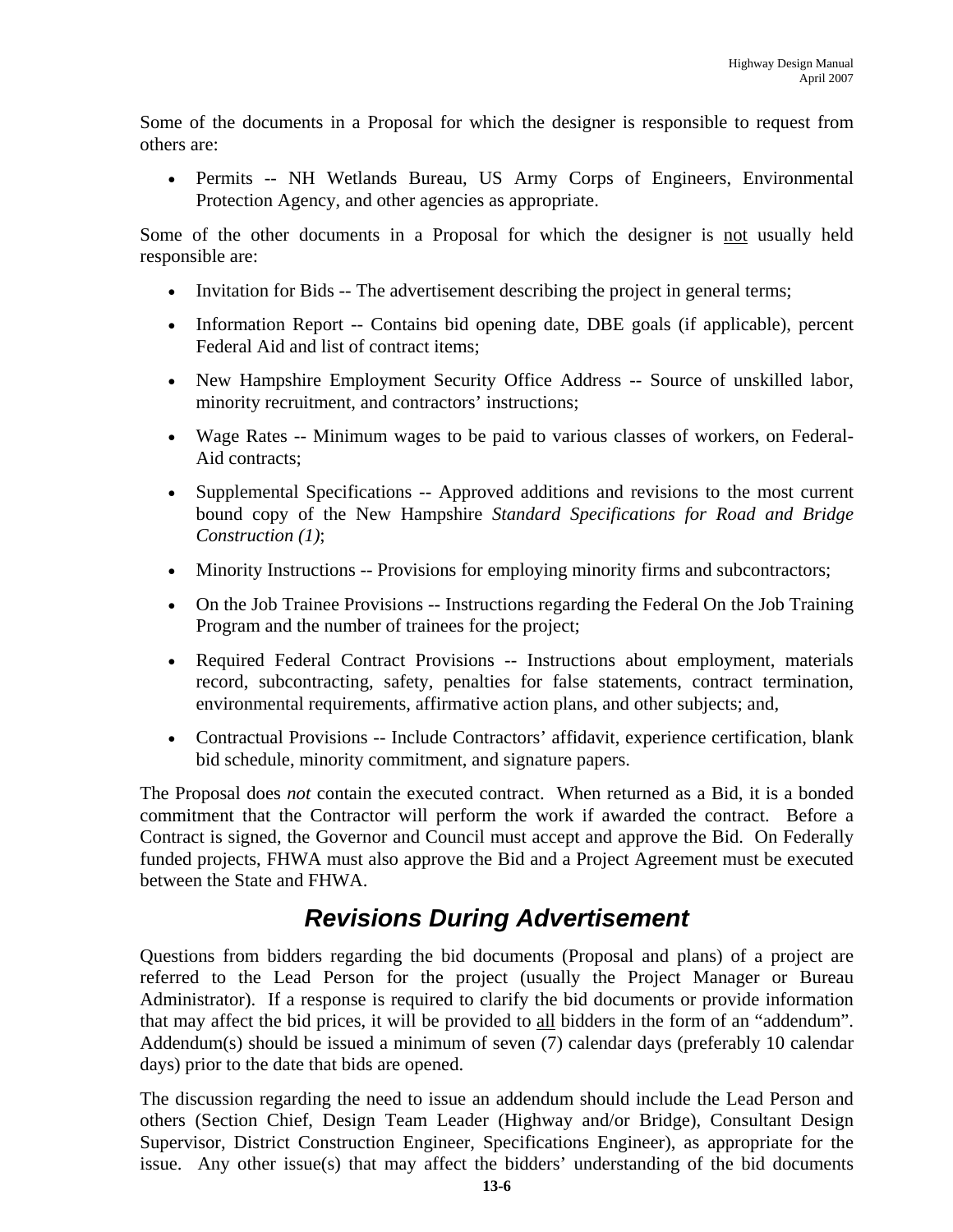should also be discussed at this time. The Lead Person should notify the Bureau of Finance and Contracts that an addendum is being prepared.

The addendum is written by the Design Team Leader (Highway or Bridge), Consultant Design Supervisor or Specifications Engineer as appropriate for the issue(s). (See Appendix 13-11 for the format and sample.) All individuals involved in the initial discussions should review the addendum. The writer of the addendum should also notify the Bureau of Finance and Contracts of the approximate number of pages and the time frame in which it will be available.

The writer of the addendum is responsible to obtain FHWA approval of the addendum (for Federal overview projects) before requesting the signature of the Director of Project Development. (FHWA approval is not required for Exempt projects.)

The Specifications Engineer will obtain approval and signature from the Director of Project Development, then forward the addendum to the Bureau of Finance and Contracts for issuance to those who obtained bid documents for the project from that office.

If the addendum changes item numbers, adds or deletes items, it will require the Bid Schedule and information report to be revised and included as part of the addendum. The PS&E Estimate must be revised to reflect these changes for the bid opening and the Project Agreement Estimate that will be generated as a result of the bids. (See Appendix 13-11 for guidance regarding when to include the Information Report and Bid Schedule in the addendum.)

### *Revisions After Advertisement*

There are situations that sometimes occur in a project after bids are opened that require changes to the plans or Proposal. If the project was designed by a Consultant for the Department and the Consultant no longer has the means to make changes to the project, the consultant supervisor shall review the changes with the Chief of Consultant Design to determine if the changes warrant Highway Design to stamp the plans that have changed. The changes(s) are addressed by either of the following:

Alteration in Design: A minor change to the contract document after the bids are opened.

Plan or Proposal:

These changes are generally minor alternations such as moving or adding catch basins; signs, etc. These changes can be made with a "Memo to Construction" explaining the revisions.

**NOTE:** In most cases, an Alteration in Design will not require direct changes to the plans. The Audit Section of the Bureau of Construction will make any plan changes when the "As-Built" Plans are developed.

Revision after Proposal**:** A major change to the contract document after bids are opened that require changes to the plans by the designer.

Plans:

- 1. Plan Sheets:
	- a. Make mylar of the sheet prior to any changes (not necessary if changes will be made in Cadd.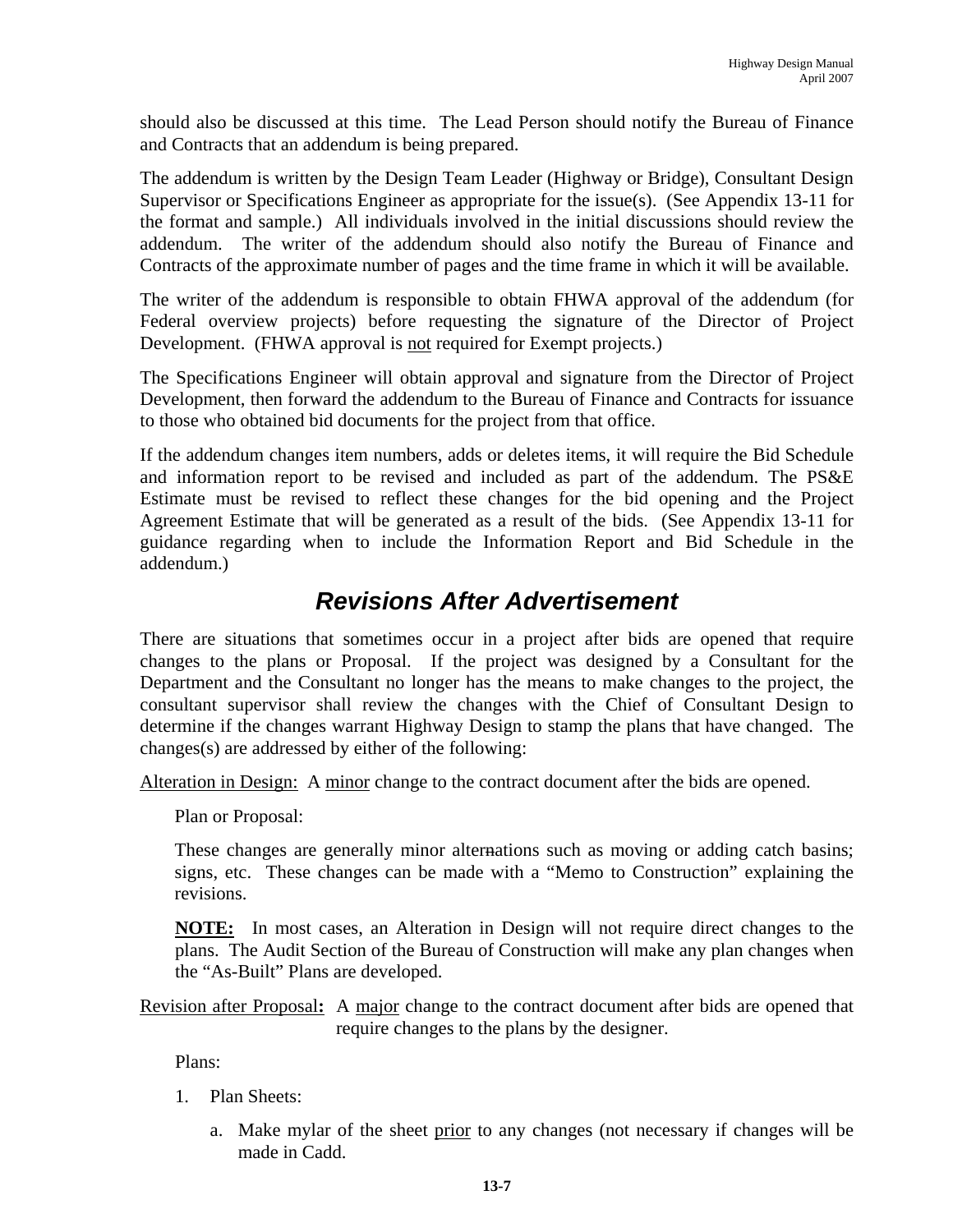This record reproducible is numbered as an "A" sheet and remains with the original plans as a record of what plans looked like prior to revision. Stamp this sheet "Superseded".

- b. Revise the original plan(s) to reflect the new design or change in Cadd and make a new mylar.
- c. Complete title block to the left of the sheet outlining the revision.
- d. Stamp the original sheet or new sheet if done in Cadd "Revision After Proposal No. Date  $\cdots$

**NOTE:** A new sheet (not a replacement sheet) can be added as an "A" sheet. This new sheet should have the title block completed and be stamped "Revision After Proposal No. \_\_\_\_\_\_ Date\_\_\_\_\_\_\_\_".

- 2. Cross Sections:
	- a. Normally, these changes are minor and can be made by crossing out information and putting new data on the original sheet. If the change cannot be done clearly this way, use the procedure outlined for plans.
	- b. Complete title block on the left of the sheet describing change.
	- c. Stamp original sheet "Revision After Proposal No. \_\_\_\_\_ Date \_\_\_\_\_\_".
- 3. Front Sheet:
	- a. Stamp the front sheet "Revision After Proposal No. \_\_\_\_\_ Date \_\_\_\_\_\_".
	- b. Show the following data near the stamp:
		- Brief description of revision;
		- List of sheets revised, added or deleted; and,
		- Statement that "Quantities Affected Have (or Have Not) Been Revised".

**NOTE:** On most "Revisions After Proposal", the quantities or items will not change. If quantities do change, or items are added or deleted, the estimate may need to be revised to reflect these changes. Prepare a new estimate if directed by the Section Chief or Project Manager.

**NOTE:** Prior to distributing the revision (if the project has Federal overview), obtain approval of FHWA and send them one (1) set of 1/2 scale plans with cover letter.

- 4. Distribution (Print only revised or new sheets and front sheet)
	- a. Prepare a cover letter to Construction explaining the revision and include the requested number of copies, (normally, 12 photographically reduced 1/2 scale and 2 full size sets. Verify the number required with the District Construction Engineer); and,
	- b. Distribute the Revision After Proposal to others that received plans as part of original distribution.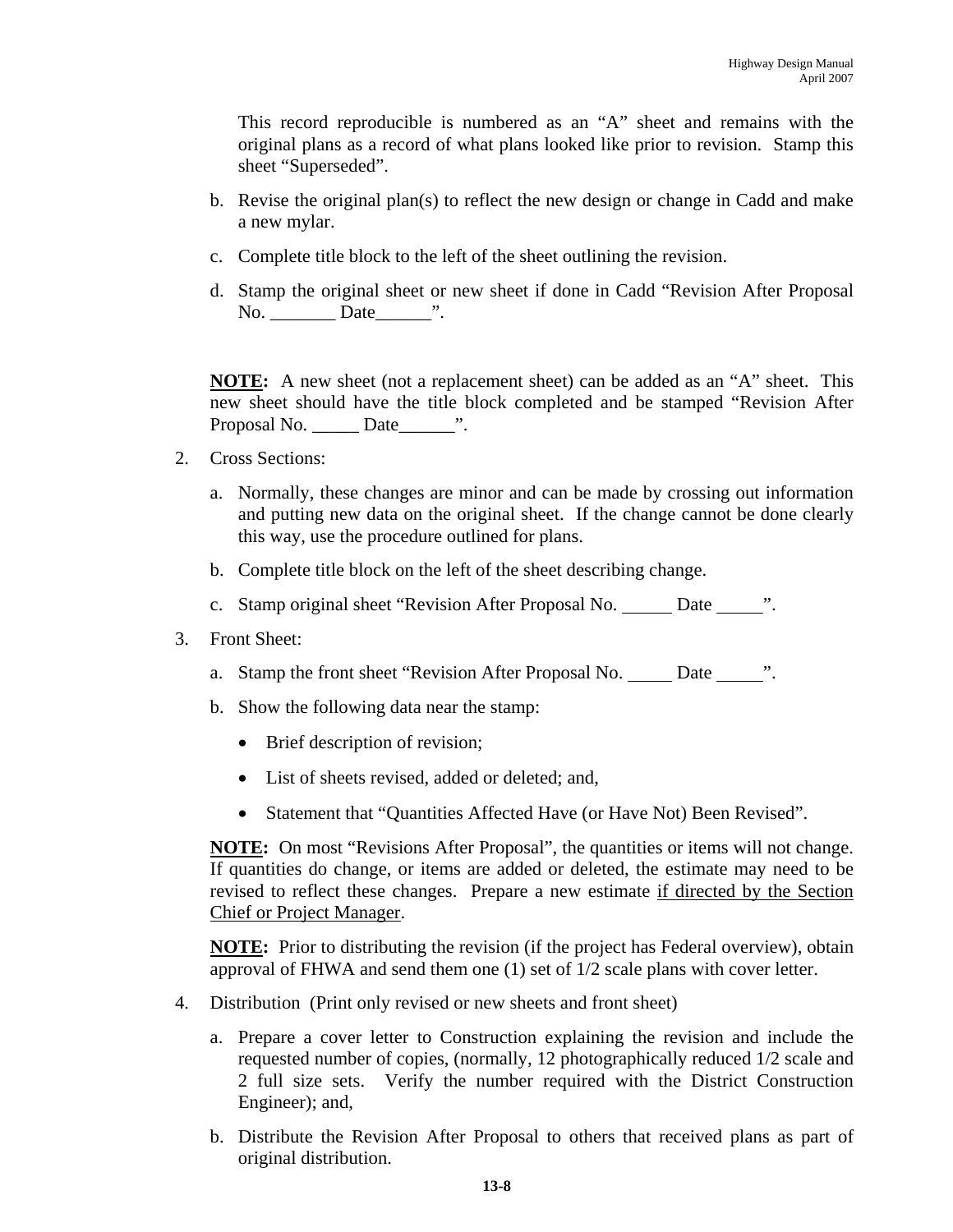# *PROJECT COMPLETION*

Once a successful bidder is chosen and the Based on Bids estimate has been run, the project is turned over to the Construction Bureau. Highway Design's involvement will now be limited to support during construction, which is usually a minimal effort. If all coordination has been done and processes followed as outlined in this manual, the project should be successful, an improvement to the community and be a contributing element to a multimodal highway infrastructure.

#### **References:**

*1.* New Hampshire Department of Transportation (NHDOT)*, Standard Specifications for Road and Bridge Construction*, NHDOT, 7 Hazen Drive, Concord, N.H., March 2006